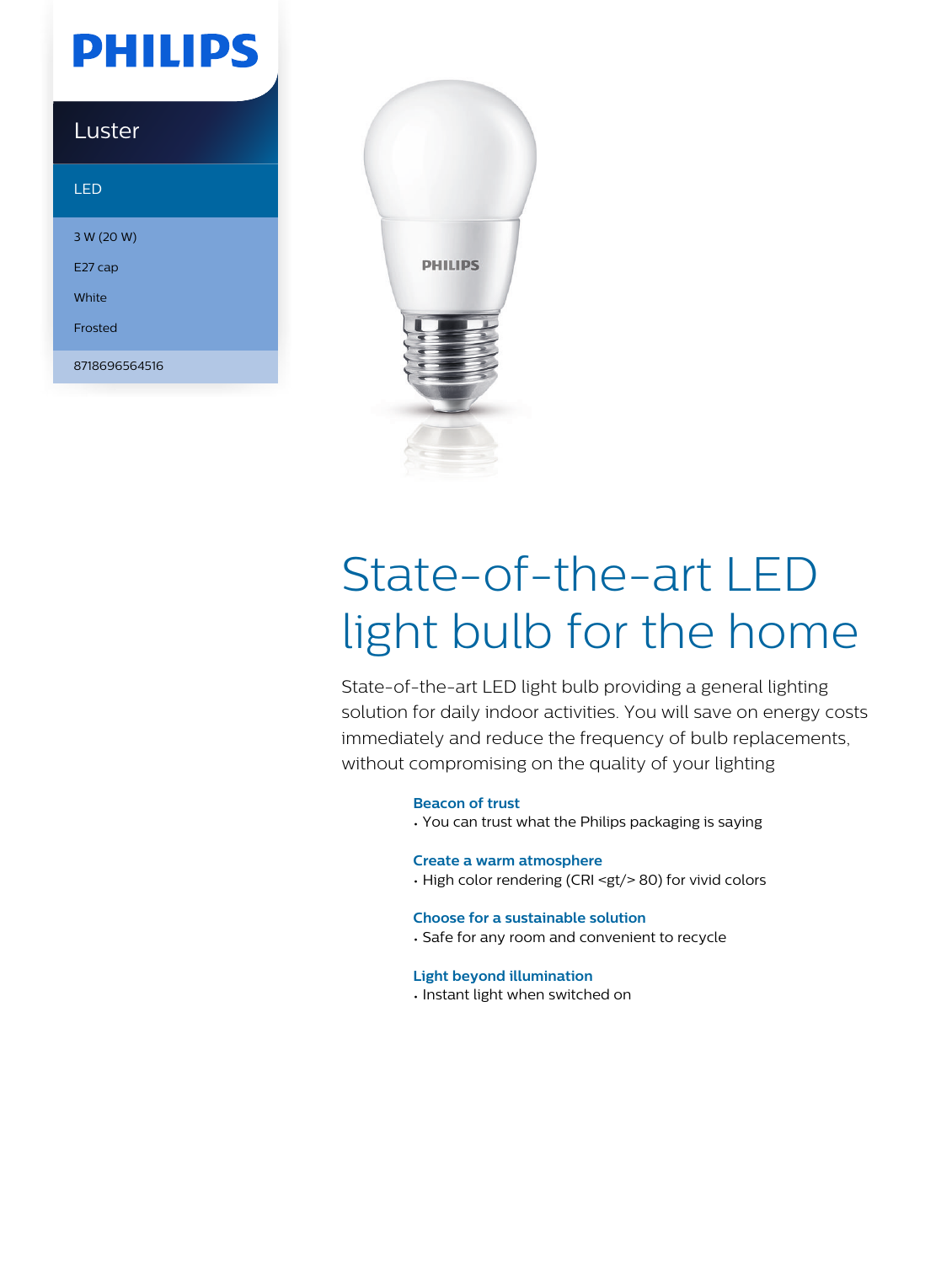# **Highlights**

# **Reliable quality**

Philips keeps their promises about LED light performance. You can trust what the Philips packaging is saying about light output, lifetime, and wattage equivalent to incandescent lamps.

# **High color rendering (CRI<gt/>80)**

## **No hazardous substances**

Philips LED lights contain absolutely no hazardous materials, making them safe for any room and convenient to recycle.

# **Instant light when switched on**

No need to wait: Philips LED light bulbs provide their full level of brightness immediately upon switching on.



The color rendering index (CRI) is used to describe the effect of a light source on color appearance. Natural outdoor light has a CRI of 100 and is used as the standard of comparison for any other light source. The CRI of Philips LED light bulbs is always higher than 80, close to the sun's value, reflecting colors truly and naturally.

# Specifications

# **Bulb characteristics**

- Shape: Luster
- Dimmable: No
- Lamp shape: Non directional luster
- Socket: E27

# **Bulb dimensions**

- Height: 7.9 cm
- Width: 4.5 cm

# **Durability**

- Average life (at 2.7 hrs/day): 10 year(s)
- Lumen maintenance factor: 0.7
- Nominal lifetime: 10,000 hour(s)
- Number of switch cycles: 30,000

# **Light characteristics**

- Application: Soft light
- Beam angle: 150 degree(s)
- Color rendering index (CRI): 80
- Color temperature: 3000 K
- Light Color Category: White
- Nominal luminous flux: 200 lumen
- Starting time: <0.5 s
- Warm-up time to 60% light: Instant full light

## **Miscellaneous**

• EyeComfort: Yes

# **Other characteristics**

• Lamp current: 25 mA

## **Packaging information**

• Product family: EyeComfort